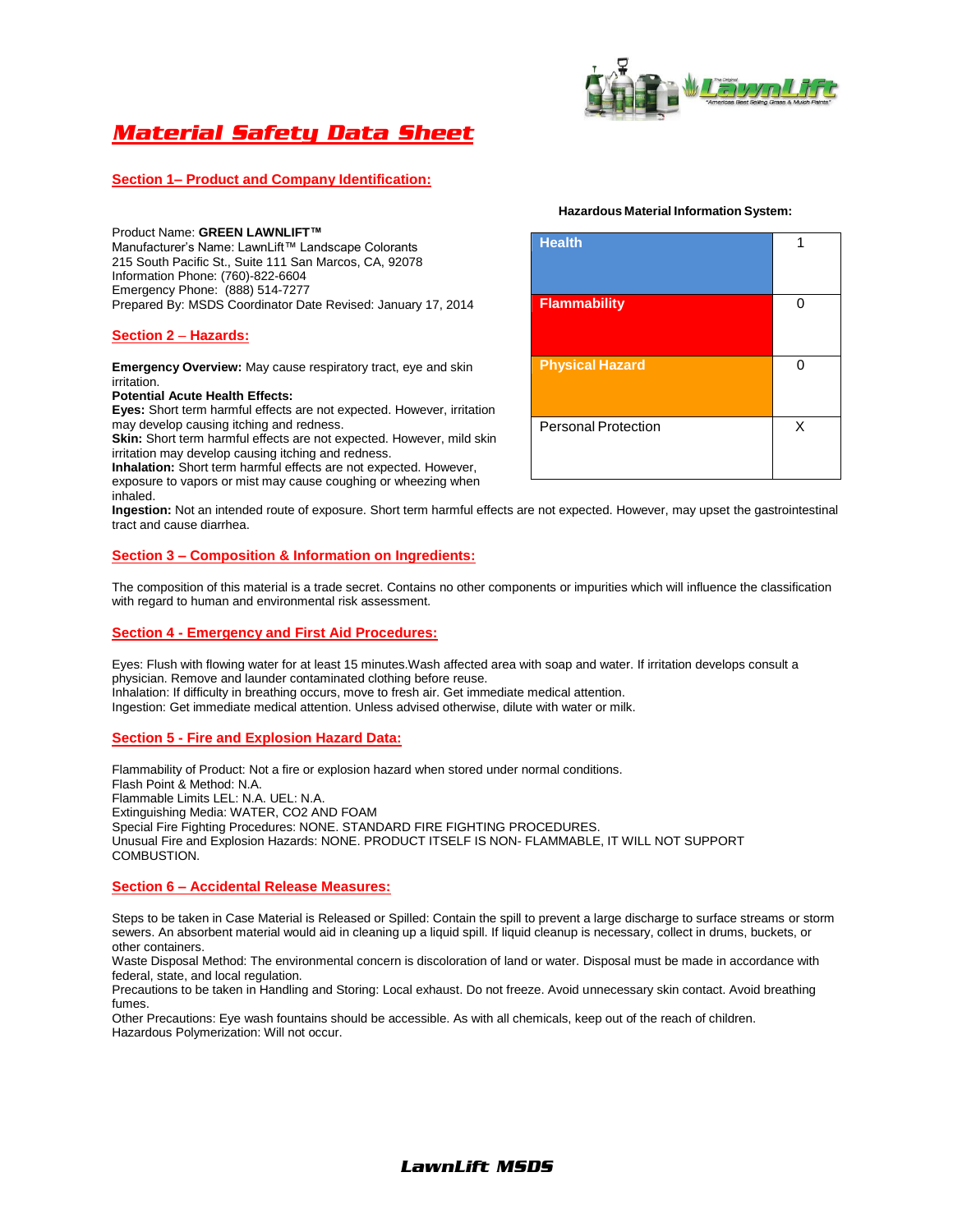

## **Section 7 - Handling and Storage:**

Avoid breathing fumes. General mechanical ventilation can be expected to effectively remove and prevent buildup of any vapor or mist generated from handling this product in a closed environment. Protect eyes to prevent contact. Avoid prolonged or repeated exposure to skin. Storage: Keep container in a dry place inaccessible to children and pets at temperatures above freezing. Keep containers sealed until ready for use.

## **Section 8 - Control Measures:**

Respiratory: If excessive vapors or mists are generated, wear NIOSH/MSHA approved organic vapor/mist respirator. Ventilation: Use local exhaust to control excessive vapors/mists. If applicable, proper personal protection is a NIOSH/MSHA approved respirator. Clothing: Gloves, coveralls, apron, boots as necessary to prevent skin contact as needed. Eye: Chemical goggles; wear face shield if splashing hazard exists. Other: Open wounds or skin surface disruptions should be covered with a chemical resistant patch to minimize absorption risks. Clean clothing should be worn daily to avoid possible long-term buildup of the product leading to chronic overexposure.

#### **Section 9** - **Physical/Chemical Characteristics:**

BOILING POINT (°F): 212 SPECIFIC GRAVITY (WATER = 1): 1.0 VAPOR PRESSURE: Same as water. VAPOR DENSITY(air=1): Same as water. % VOLATILE BY WEIGHT: 50 pH: 8.0 APPEARANCE AND ODOR: Solubility in Water, Soluble Appearance and Odor: Dark green liquid, mild odor

#### **Section 10 – Stability & Reactivity Data:**

Stability: Stable under normal storage and handling conditions

Conditions to Avoid: Extremes in temperature, Low or High as well as High humidity.

Incompatibility (Materials to Avoid): Long term storage in direct contact with reactive metals such as aluminum, zinc, copper, nickel, magnesium, etc. Other materials to avoid include strong oxidizing agents.

Hazardous Decomposition Products: When involved in a fire, burning may evolve noxious fumes which may include carbon monoxide, carbon dioxide, nitrous oxides, acetic acid, or other toxic compounds depending on the chemical composition and combustion conditions. However, all of the water must be driven off first for this to occur.

#### **Section 11 – Toxicological Information:**

Chronic Toxicity: None known Mutagenic Effects: None known Teratogenic Effects: None known Developmental Toxicity: None known ACUTE: May cause slight skin, eye and respiratory irritation.

## **Section 12 – Ecological Information:**

Eco-toxicity: No data available, however the material is not expected to have any deleterious toxic effect. Environmental Fate: No data available regarding the environmental fate or biodegradation.

## **Section 13 – Disposal Information:**

EPA Waste Number: Non-hazardous waste Treatment: Dispose of according to all federal, state/provincial and local environmental regulations.

#### **Section 14 - Shipping and Labeling Information:**

- D.O.T. Shipping Data: Not regulated.
- D.O.T. Hazard Classification Not regulated.
- D.O.T. Labels Required: Not regulated.
- D.O.T. Identification Not regulated.
- IATA Classification: Not regulated